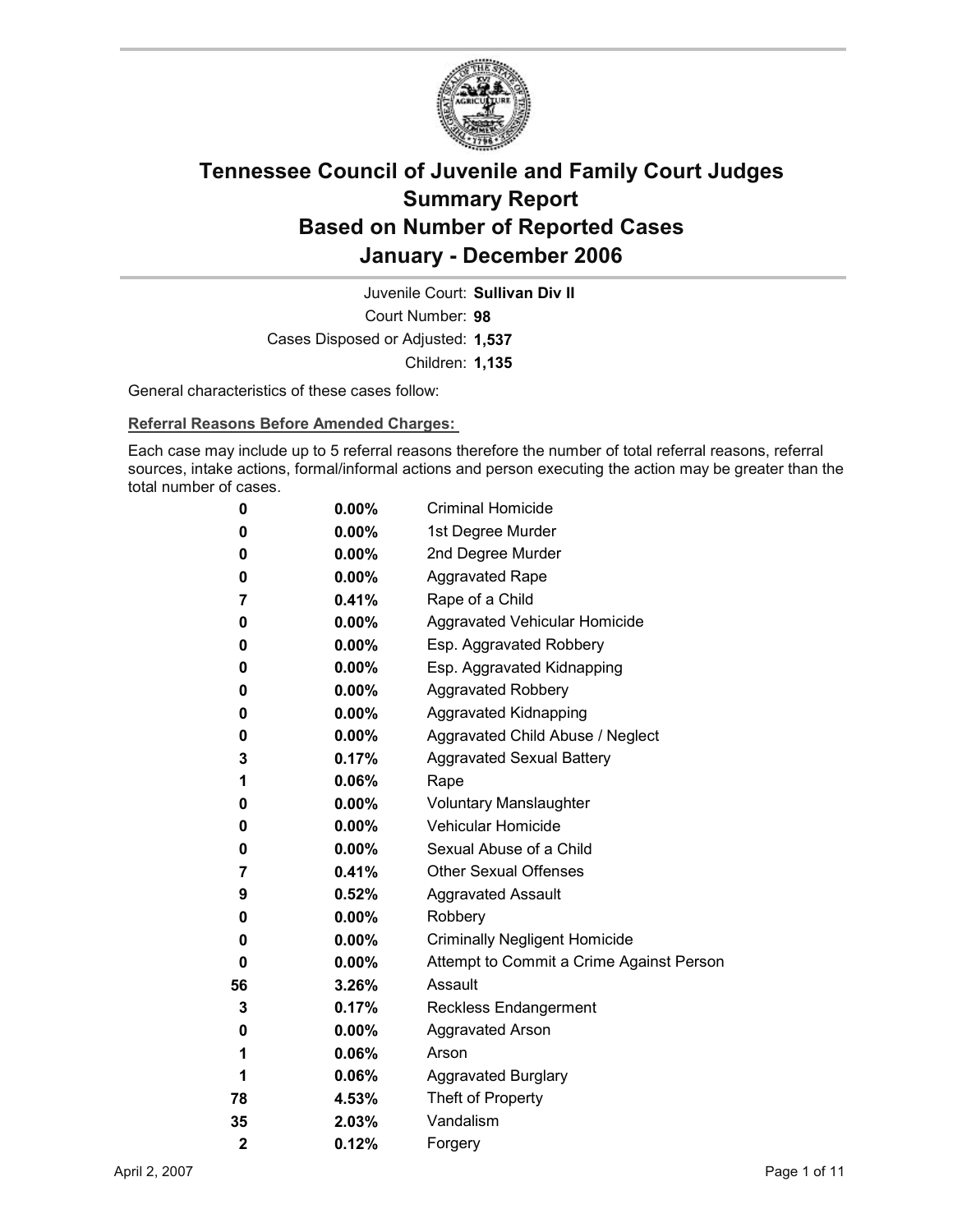

Juvenile Court: **Sullivan Div II**

Court Number: **98**

Cases Disposed or Adjusted: **1,537**

Children: **1,135**

### **Referral Reasons Before Amended Charges:**

Each case may include up to 5 referral reasons therefore the number of total referral reasons, referral sources, intake actions, formal/informal actions and person executing the action may be greater than the total number of cases.

| 0            | 0.00%    | <b>Worthless Checks</b>                                     |
|--------------|----------|-------------------------------------------------------------|
| 0            | 0.00%    | Illegal Possession / Fraudulent Use of Credit / Debit Cards |
| 17           | $0.99\%$ | <b>Burglary</b>                                             |
| 4            | 0.23%    | Unauthorized Use of a Vehicle                               |
| 0            | $0.00\%$ | <b>Cruelty to Animals</b>                                   |
| 0            | $0.00\%$ | Sale of Controlled Substances                               |
| 21           | 1.22%    | <b>Other Drug Offenses</b>                                  |
| 50           | 2.91%    | Possession of Controlled Substances                         |
| 0            | $0.00\%$ | <b>Criminal Attempt</b>                                     |
| $\mathbf{2}$ | 0.12%    | Carrying Weapons on School Property                         |
| 5            | 0.29%    | Unlawful Carrying / Possession of a Weapon                  |
| 14           | 0.81%    | <b>Evading Arrest</b>                                       |
| 0            | $0.00\%$ | Escape                                                      |
| 6            | 0.35%    | Driving Under Influence (DUI)                               |
| 10           | 0.58%    | Possession / Consumption of Alcohol                         |
| 9            | 0.52%    | Resisting Stop, Frisk, Halt, Arrest or Search               |
| $\mathbf{2}$ | 0.12%    | <b>Aggravated Criminal Trespass</b>                         |
| 0            | $0.00\%$ | Harassment                                                  |
| 0            | $0.00\%$ | Failure to Appear                                           |
| 1            | 0.06%    | Filing a False Police Report                                |
| $\mathbf{3}$ | 0.17%    | Criminal Impersonation                                      |
| 12           | 0.70%    | <b>Disorderly Conduct</b>                                   |
| 12           | 0.70%    | <b>Criminal Trespass</b>                                    |
| 23           | 1.34%    | Public Intoxication                                         |
| 0            | $0.00\%$ | Gambling                                                    |
| 169          | 9.83%    | <b>Traffic</b>                                              |
| 1            | 0.06%    | <b>Local Ordinances</b>                                     |
| 0            | $0.00\%$ | Violation of Wildlife Regulations                           |
| $\mathbf{2}$ | 0.12%    | Contempt of Court                                           |
| 5            | 0.29%    | Violation of Probation                                      |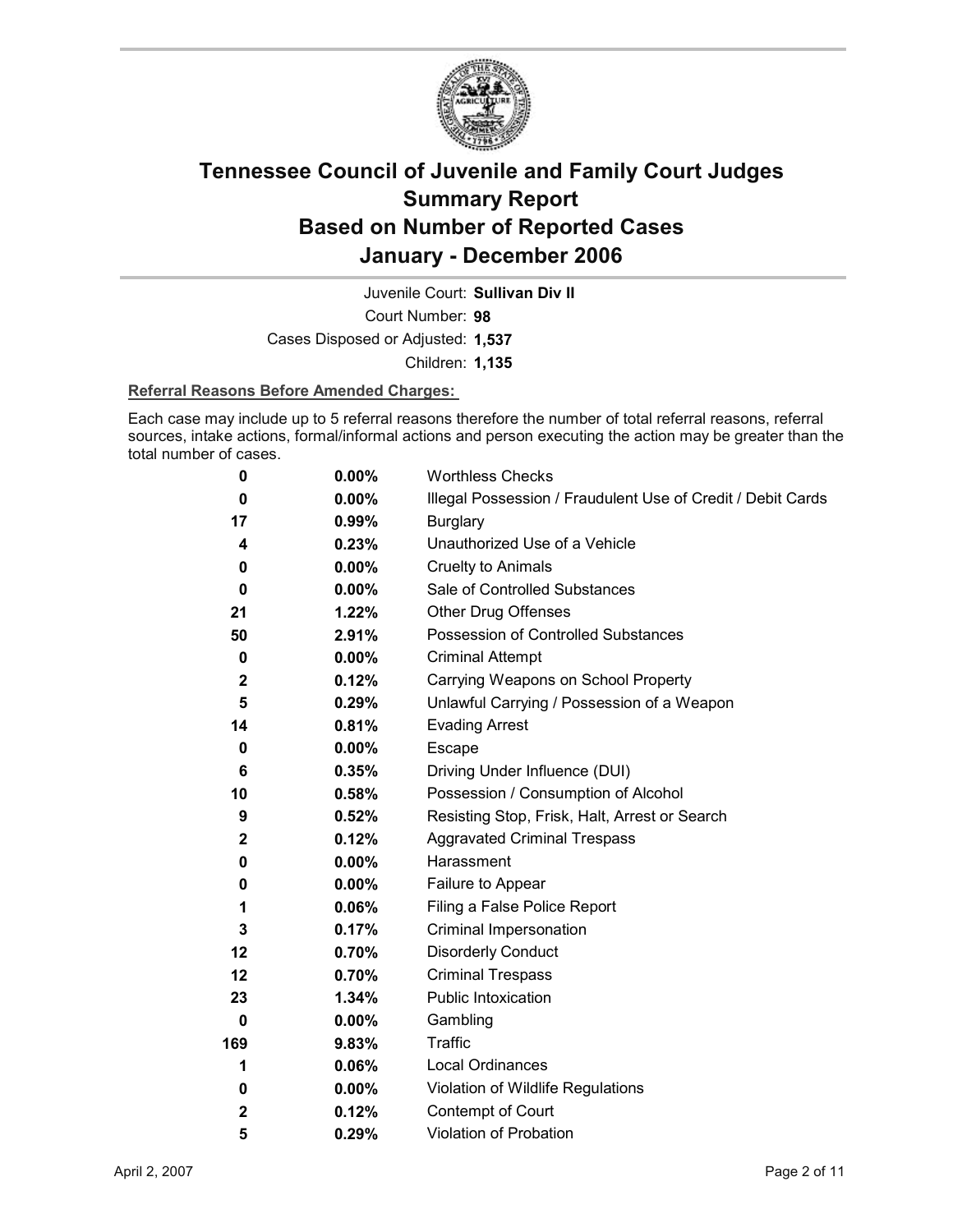

Court Number: **98** Juvenile Court: **Sullivan Div II** Cases Disposed or Adjusted: **1,537**

Children: **1,135**

### **Referral Reasons Before Amended Charges:**

Each case may include up to 5 referral reasons therefore the number of total referral reasons, referral sources, intake actions, formal/informal actions and person executing the action may be greater than the total number of cases.

| 6              | 0.35%    | Violation of Aftercare                 |
|----------------|----------|----------------------------------------|
| 36             | 2.09%    | <b>Unruly Behavior</b>                 |
| 24             | 1.40%    | Truancy                                |
| $\overline{7}$ | 0.41%    | In-State Runaway                       |
| 0              | $0.00\%$ | Out-of-State Runaway                   |
| 113            | 6.57%    | Possession of Tobacco Products         |
| 73             | 4.24%    | Violation of a Valid Court Order       |
| 0              | 0.00%    | Violation of Curfew                    |
| 0              | 0.00%    | Sexually Abused Child                  |
| $\bf{0}$       | $0.00\%$ | <b>Physically Abused Child</b>         |
| 143            | 8.31%    | Dependency / Neglect                   |
| 22             | 1.28%    | <b>Termination of Parental Rights</b>  |
| 0              | 0.00%    | <b>Violation of Pretrial Diversion</b> |
| 1              | 0.06%    | Violation of Informal Adjustment       |
| 78             | 4.53%    | <b>Judicial Review</b>                 |
| 0              | 0.00%    | <b>Administrative Review</b>           |
| 0              | $0.00\%$ | <b>Foster Care Review</b>              |
| 59             | 3.43%    | Custody                                |
| 52             | 3.02%    | Visitation                             |
| 31             | 1.80%    | Paternity / Legitimation               |
| 489            | 28.43%   | Child Support                          |
| 1              | 0.06%    | <b>Request for Medical Treatment</b>   |
|                | 0.06%    | <b>Consent to Marry</b>                |
| 13             | 0.76%    | Other                                  |
| 1,720          | 100.00%  | <b>Total Referrals</b>                 |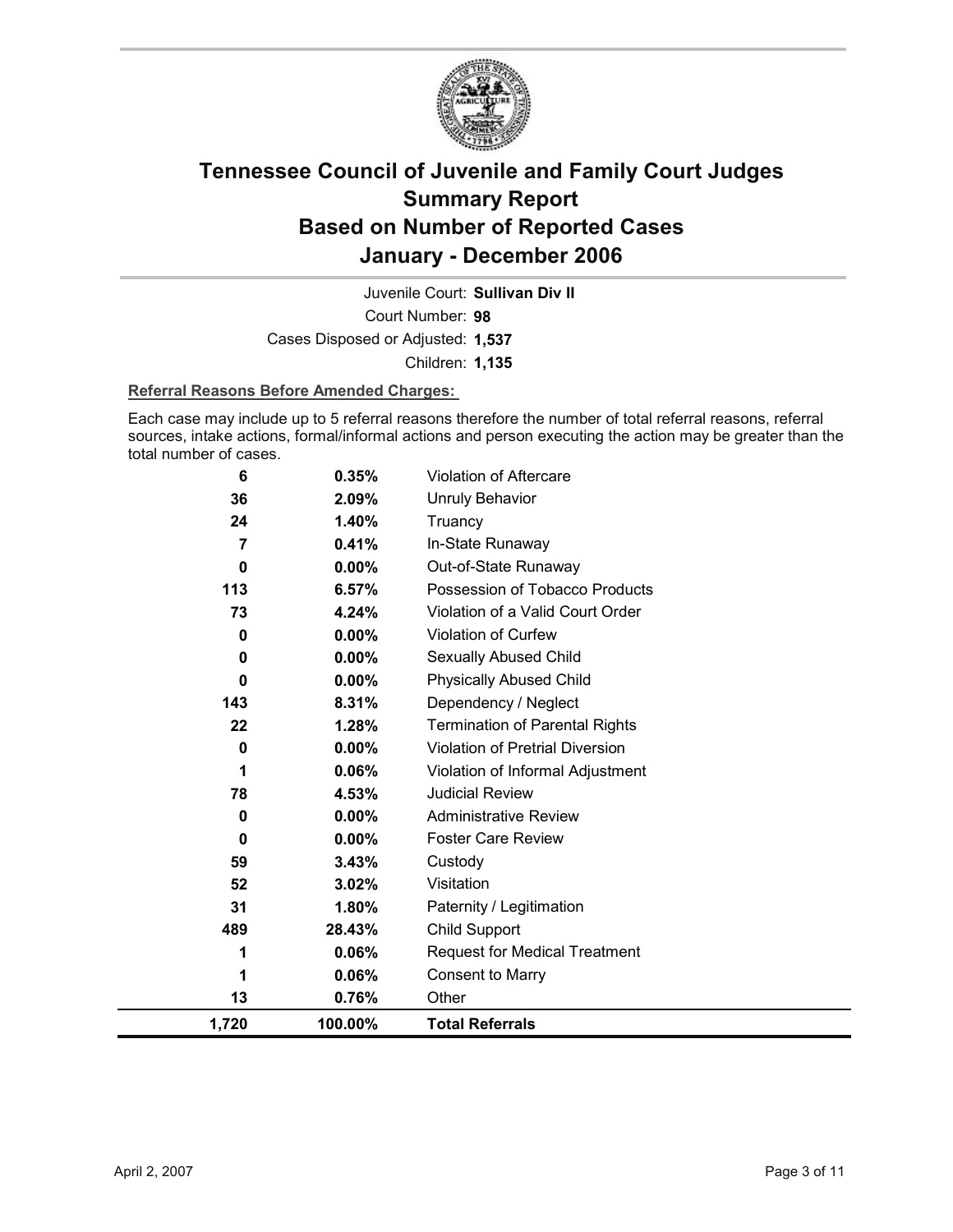

|                            |                                   | Juvenile Court: Sullivan Div II   |  |  |  |
|----------------------------|-----------------------------------|-----------------------------------|--|--|--|
|                            | Court Number: 98                  |                                   |  |  |  |
|                            | Cases Disposed or Adjusted: 1,537 |                                   |  |  |  |
|                            | Children: 1,135                   |                                   |  |  |  |
| <b>Referral Sources: 1</b> |                                   |                                   |  |  |  |
| 505                        | 29.36%                            | Law Enforcement                   |  |  |  |
| 467                        | 27.15%                            | Parents                           |  |  |  |
| 111                        | 6.45%                             | <b>Relatives</b>                  |  |  |  |
| $\bf{0}$                   | $0.00\%$                          | Self                              |  |  |  |
| 126                        | 7.33%                             | School                            |  |  |  |
| 0                          | 0.00%                             | <b>CSA</b>                        |  |  |  |
| 326                        | 18.95%                            | <b>DCS</b>                        |  |  |  |
| 0                          | $0.00\%$                          | <b>Other State Department</b>     |  |  |  |
| 1                          | 0.06%                             | <b>District Attorney's Office</b> |  |  |  |
| 69                         | 4.01%                             | <b>Court Staff</b>                |  |  |  |
| $\bf{0}$                   | 0.00%                             | Social Agency                     |  |  |  |
| 23                         | 1.34%                             | <b>Other Court</b>                |  |  |  |
| 71                         | 4.13%                             | Victim                            |  |  |  |
| 0                          | 0.00%                             | Child & Parent                    |  |  |  |
| 0                          | 0.00%                             | Hospital                          |  |  |  |
| 0                          | $0.00\%$                          | Unknown                           |  |  |  |
| 21                         | 1.22%                             | Other                             |  |  |  |
| 1,720                      | 100.00%                           | <b>Total Referral Sources</b>     |  |  |  |

### **Age of Child at Referral: 2**

| $0.00\%$ | Unknown / Not Reported |  |
|----------|------------------------|--|
| 0.79%    | Ages 19 and Over       |  |
| 19.03%   | Ages 17 through 18     |  |
| 22.82%   | Ages 15 through 16     |  |
| 12.33%   | Ages 13 through 14     |  |
| 6.70%    | Ages 11 through 12     |  |
| 38.33%   | Ages 10 and Under      |  |
|          |                        |  |

 $1$  If different than number of Referral Reasons (1720), verify accuracy of your court's data.

<sup>2</sup> One child could be counted in multiple categories, verify accuracy of your court's data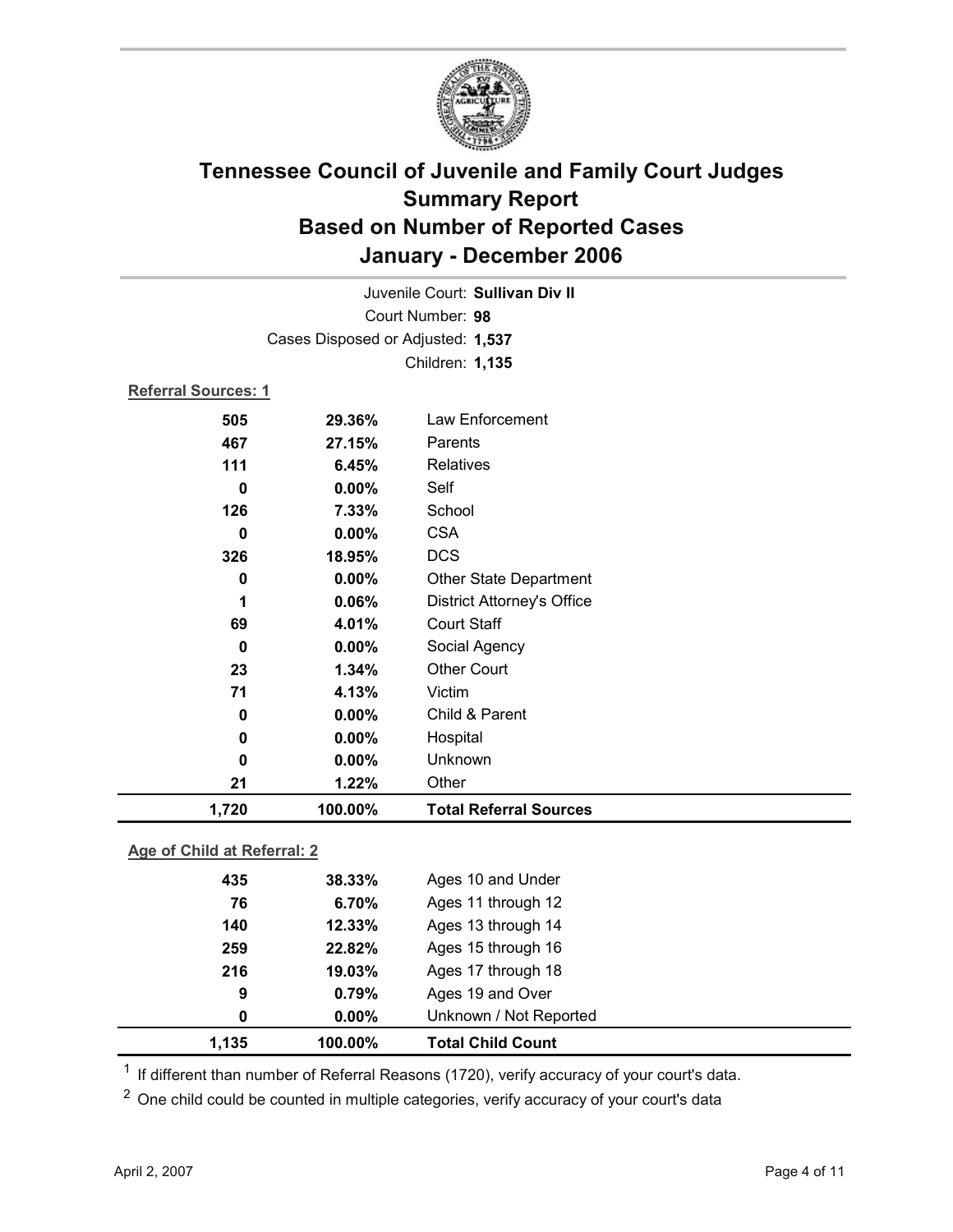

| Juvenile Court: Sullivan Div II         |                                   |                          |  |  |
|-----------------------------------------|-----------------------------------|--------------------------|--|--|
| Court Number: 98                        |                                   |                          |  |  |
|                                         | Cases Disposed or Adjusted: 1,537 |                          |  |  |
|                                         |                                   | Children: 1,135          |  |  |
| Sex of Child: 1                         |                                   |                          |  |  |
| 665                                     | 58.59%                            | Male                     |  |  |
| 470                                     | 41.41%                            | Female                   |  |  |
| $\mathbf 0$                             | 0.00%                             | Unknown                  |  |  |
| 1,135                                   | 100.00%                           | <b>Total Child Count</b> |  |  |
| Race of Child: 1                        |                                   |                          |  |  |
| 1,007                                   | 88.72%                            | White                    |  |  |
| 92                                      | 8.11%                             | African American         |  |  |
| $\mathbf 0$                             | 0.00%                             | <b>Native American</b>   |  |  |
| 4                                       | 0.35%                             | Asian                    |  |  |
| 21                                      | 1.85%                             | Mixed                    |  |  |
| 11                                      | 0.97%                             | Unknown                  |  |  |
| 1,135                                   | 100.00%                           | <b>Total Child Count</b> |  |  |
| <b>Hispanic Origin: 1</b>               |                                   |                          |  |  |
| $\overline{\mathbf{4}}$                 | 0.35%                             | Yes                      |  |  |
| 1,131                                   | 99.65%                            | No                       |  |  |
| $\mathbf 0$                             | 0.00%                             | Unknown                  |  |  |
| 1,135                                   | 100.00%                           | <b>Total Child Count</b> |  |  |
| <b>School Enrollment of Children: 1</b> |                                   |                          |  |  |
| 1,087                                   | 95.77%                            | Yes                      |  |  |
| 46                                      | 4.05%                             | No                       |  |  |
| $\overline{2}$                          | 0.18%                             | Unknown                  |  |  |
| 1,135                                   | 100.00%                           | <b>Total Child Count</b> |  |  |

 $1$  One child could be counted in multiple categories, verify accuracy of your court's data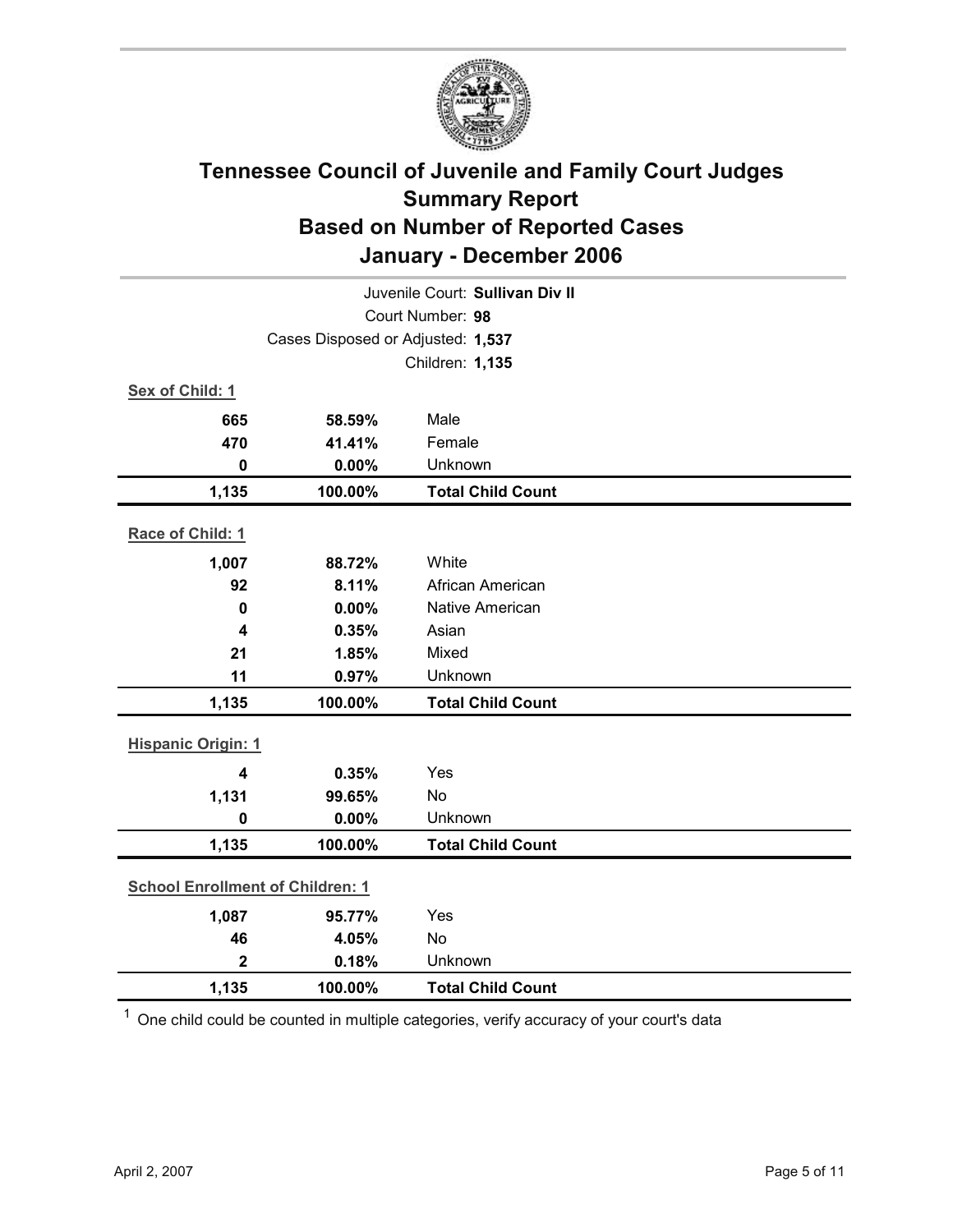

Court Number: **98** Juvenile Court: **Sullivan Div II** Cases Disposed or Adjusted: **1,537** Children: **1,135 Living Arrangement of Child at Time of Referral: 1**

| 1,135       | 100.00%  | <b>Total Child Count</b>     |
|-------------|----------|------------------------------|
| 15          | 1.32%    | Other                        |
| 0           | $0.00\%$ | Unknown                      |
| $\mathbf 2$ | 0.18%    | Independent                  |
| 0           | $0.00\%$ | In an Institution            |
| 5           | 0.44%    | In a Residential Center      |
| 7           | 0.62%    | In a Group Home              |
| 50          | 4.41%    | With Foster Family           |
| 20          | 1.76%    | <b>With Adoptive Parents</b> |
| 132         | 11.63%   | <b>With Relatives</b>        |
| 61          | 5.37%    | <b>With Father</b>           |
| 558         | 49.16%   | With Mother                  |
| 91          | 8.02%    | With Mother and Stepfather   |
| 22          | $1.94\%$ | With Father and Stepmother   |
| 172         | 15.15%   | With Both Biological Parents |
|             |          |                              |

### **Type of Detention: 2**

| 1,537 | 100.00%       | <b>Total Detention Count</b> |  |
|-------|---------------|------------------------------|--|
| 41    | 2.67%         | Other                        |  |
| 1,078 | 70.14%        | Does Not Apply               |  |
|       | 0<br>$0.00\%$ | <b>Unknown</b>               |  |
|       | $0.00\%$<br>0 | <b>Psychiatric Hospital</b>  |  |
|       | $0.00\%$<br>0 | Jail - No Separation         |  |
|       | 0<br>$0.00\%$ | Jail - Partial Separation    |  |
|       | 0.07%<br>1    | Jail - Complete Separation   |  |
| 93    | 6.05%         | Juvenile Detention Facility  |  |
| 324   | 21.08%        | Non-Secure Placement         |  |
|       |               |                              |  |

 $<sup>1</sup>$  One child could be counted in multiple categories, verify accuracy of your court's data</sup>

 $2$  If different than number of Cases (1537) verify accuracy of your court's data.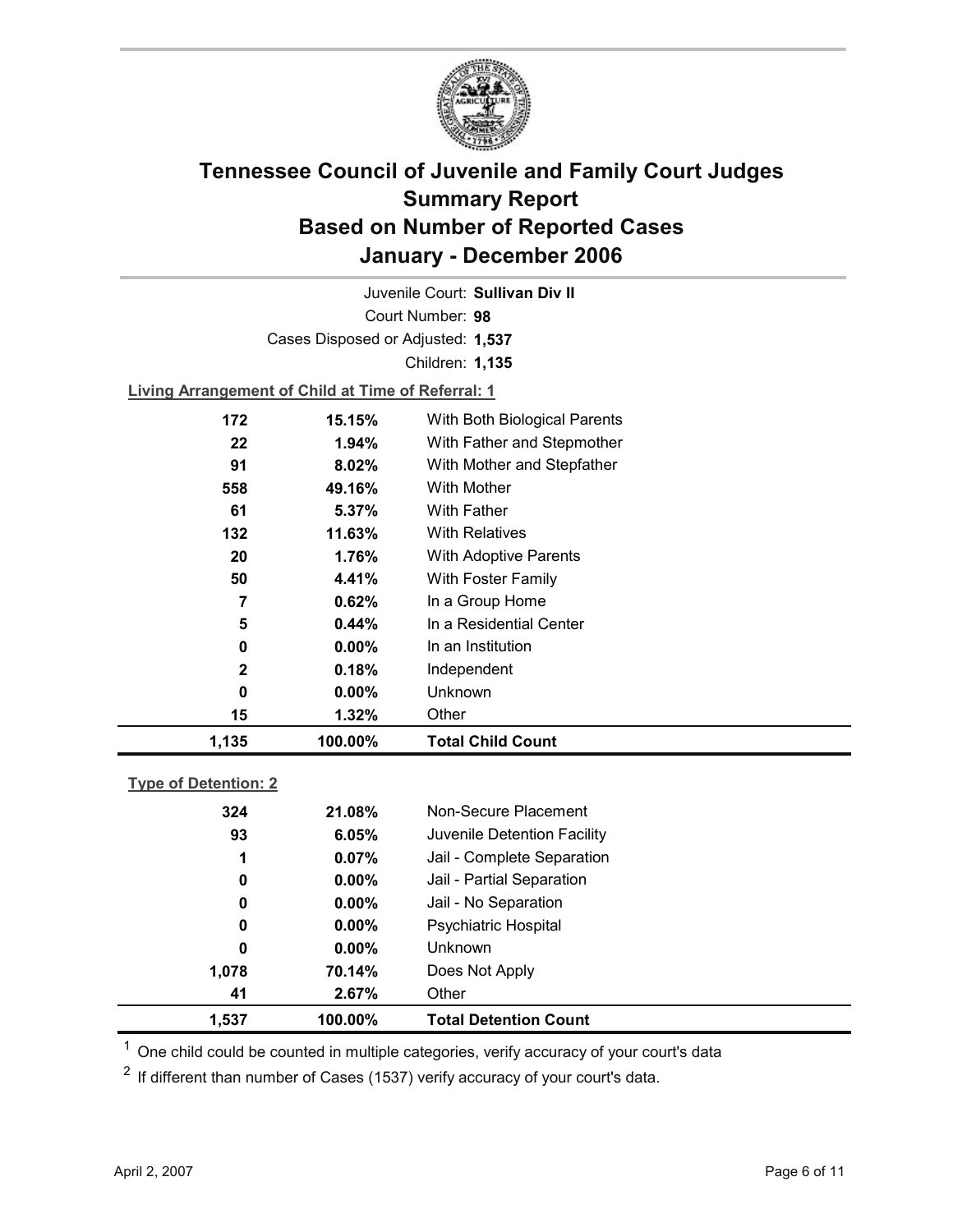

| Juvenile Court: Sullivan Div II |                                                    |                                      |  |  |
|---------------------------------|----------------------------------------------------|--------------------------------------|--|--|
| Court Number: 98                |                                                    |                                      |  |  |
|                                 | Cases Disposed or Adjusted: 1,537                  |                                      |  |  |
|                                 |                                                    | Children: 1,135                      |  |  |
|                                 | <b>Placement After Secure Detention Hearing: 1</b> |                                      |  |  |
| 3                               | 0.20%                                              | Returned to Prior Living Arrangement |  |  |
| 3                               | 0.20%                                              | Juvenile Detention Facility          |  |  |
| 0                               | $0.00\%$                                           | Jail                                 |  |  |
| 0                               | 0.00%                                              | Shelter / Group Home                 |  |  |
| 0                               | 0.00%                                              | Foster Family Home                   |  |  |
| 0                               | 0.00%                                              | <b>Psychiatric Hospital</b>          |  |  |
| 0                               | 0.00%                                              | Unknown / Not Reported               |  |  |
| 1,528                           | 99.41%                                             | Does Not Apply                       |  |  |
| 3                               | 0.20%                                              | Other                                |  |  |
|                                 |                                                    |                                      |  |  |
| 1,537                           | 100.00%                                            | <b>Total Placement Count</b>         |  |  |
|                                 |                                                    |                                      |  |  |
| <b>Intake Actions: 2</b>        |                                                    |                                      |  |  |
| 1,362                           | 79.19%                                             | <b>Petition Filed</b>                |  |  |
| 81                              | 4.71%                                              | <b>Motion Filed</b>                  |  |  |
| 224                             | 13.02%                                             | <b>Citation Processed</b>            |  |  |
| $\bf{0}$                        | $0.00\%$                                           | Notification of Paternity Processed  |  |  |
| 25                              | 1.45%                                              | Scheduling of Judicial Review        |  |  |
| 0                               | 0.00%                                              | Scheduling of Administrative Review  |  |  |
| 0                               | 0.00%                                              | Scheduling of Foster Care Review     |  |  |
| 0                               | 0.00%                                              | Unknown                              |  |  |
| 0                               | $0.00\%$                                           | Does Not Apply                       |  |  |
| 28<br>1,720                     | 1.63%<br>100.00%                                   | Other<br><b>Total Intake Count</b>   |  |  |

 $1$  If different than number of Cases (1537) verify accuracy of your court's data.

 $2$  If different than number of Referral Reasons (1720), verify accuracy of your court's data.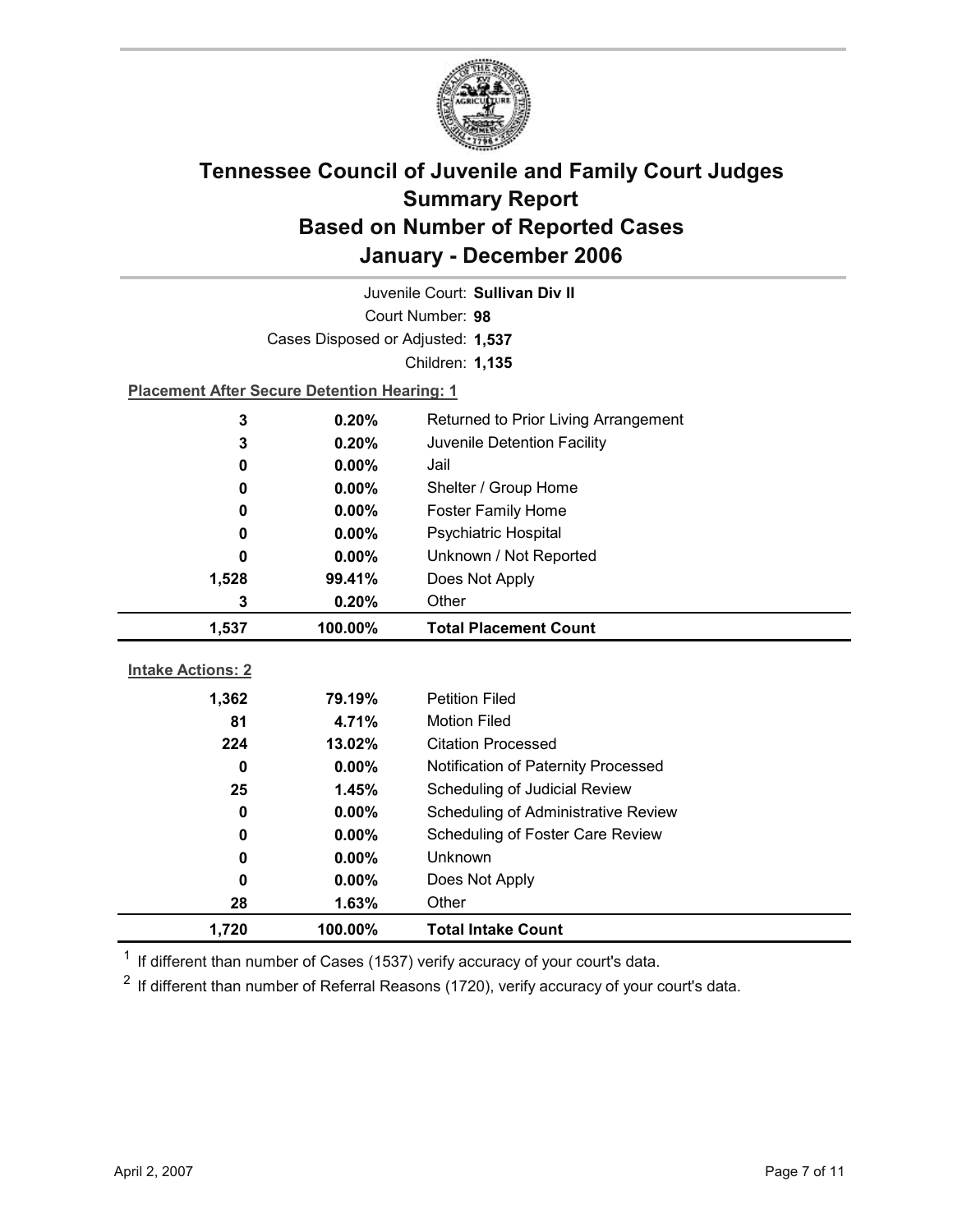

Court Number: **98** Juvenile Court: **Sullivan Div II** Cases Disposed or Adjusted: **1,537** Children: **1,135**

### **Last Grade Completed by Child: 1**

| 285                                     | 25.11%  | Too Young for School         |
|-----------------------------------------|---------|------------------------------|
| $\mathbf 2$                             | 0.18%   | Preschool                    |
| 37                                      | 3.26%   | Kindergarten                 |
| 33                                      | 2.91%   | 1st Grade                    |
| 24                                      | 2.11%   | 2nd Grade                    |
| 26                                      | 2.29%   | 3rd Grade                    |
| 29                                      | 2.56%   | 4th Grade                    |
| 43                                      | 3.79%   | 5th Grade                    |
| 52                                      | 4.58%   | 6th Grade                    |
| 65                                      | 5.73%   | 7th Grade                    |
| 105                                     | 9.25%   | 8th Grade                    |
| 131                                     | 11.54%  | 9th Grade                    |
| 153                                     | 13.48%  | 10th Grade                   |
| 114                                     | 10.04%  | 11th Grade                   |
| 21                                      | 1.85%   | 12th Grade                   |
| $\mathbf 0$                             | 0.00%   | Non-Graded Special Ed        |
| 12                                      | 1.06%   | <b>GED</b>                   |
| 0                                       | 0.00%   | Graduated                    |
| $\mathbf 2$                             | 0.18%   | <b>Never Attended School</b> |
| 0                                       | 0.00%   | Unknown                      |
| 1                                       | 0.09%   | Other                        |
| 1,135                                   | 100.00% | <b>Total Child Count</b>     |
| <b>Enrolled in Special Education: 1</b> |         |                              |
|                                         |         | Yes                          |
| 91                                      | 8.02%   | No                           |
| 1,044                                   | 91.98%  |                              |
| 0                                       | 0.00%   | Unknown                      |

 $1$  One child could be counted in multiple categories, verify accuracy of your court's data

**1,135 100.00% Total Child Count**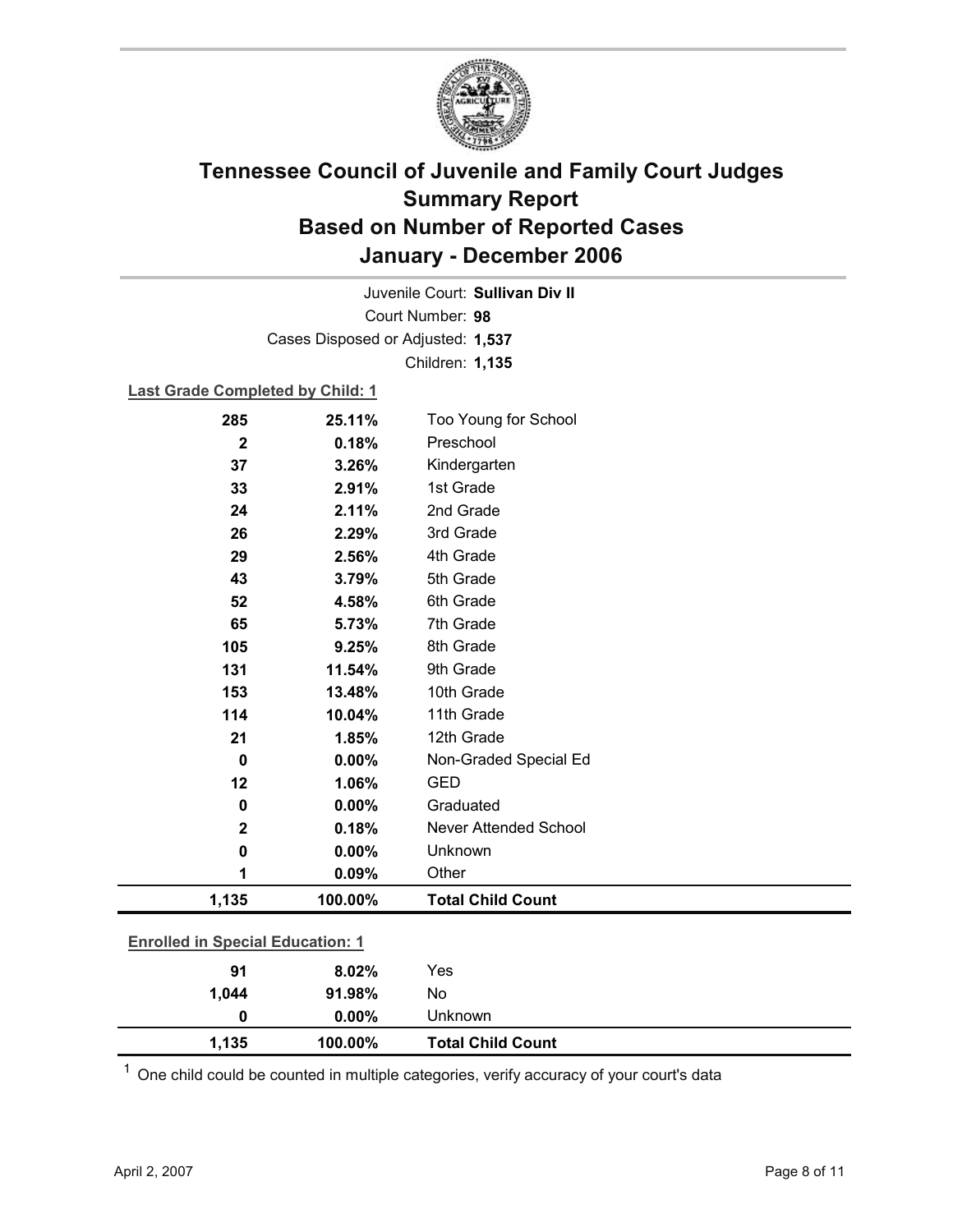

|                              |                                   | Juvenile Court: Sullivan Div II |  |  |
|------------------------------|-----------------------------------|---------------------------------|--|--|
|                              | Court Number: 98                  |                                 |  |  |
|                              | Cases Disposed or Adjusted: 1,537 |                                 |  |  |
|                              |                                   | Children: 1,135                 |  |  |
| <b>Action Executed By: 1</b> |                                   |                                 |  |  |
| 1,036                        | 60.23%                            | Judge                           |  |  |
| 503                          | 29.24%                            | Referee                         |  |  |
| 181                          | 10.52%                            | <b>YSO</b>                      |  |  |
| 0                            | $0.00\%$                          | Other                           |  |  |
| 0                            | $0.00\%$                          | Unknown / Not Reported          |  |  |
| 1,720                        | 100.00%                           | <b>Total Action Count</b>       |  |  |

### **Formal / Informal Actions: 1**

| 99       | 5.76%    | Dismissed                                      |
|----------|----------|------------------------------------------------|
| 8        | 0.47%    | Retired / Nolle Prosequi                       |
| 265      | 15.41%   | <b>Complaint Substantiated Delinquent</b>      |
| 82       | 4.77%    | <b>Complaint Substantiated Status Offender</b> |
| 144      | 8.37%    | Complaint Substantiated Dependent / Neglected  |
| 0        | $0.00\%$ | <b>Complaint Substantiated Abused</b>          |
| $\bf{0}$ | $0.00\%$ | <b>Complaint Substantiated Mentally III</b>    |
| 200      | 11.63%   | Informal Adjustment                            |
| 136      | 7.91%    | <b>Pretrial Diversion</b>                      |
| 0        | $0.00\%$ | <b>Transfer to Adult Court Hearing</b>         |
| $\bf{0}$ | $0.00\%$ | Charges Cleared by Transfer to Adult Court     |
| 682      | 39.65%   | <b>Special Proceeding</b>                      |
| 16       | $0.93\%$ | <b>Review Concluded</b>                        |
| 5        | 0.29%    | Case Held Open                                 |
| 83       | 4.83%    | Other                                          |
| 0        | $0.00\%$ | Unknown / Not Reported                         |
| 1,720    | 100.00%  | <b>Total Action Count</b>                      |

 $1$  If different than number of Referral Reasons (1720), verify accuracy of your court's data.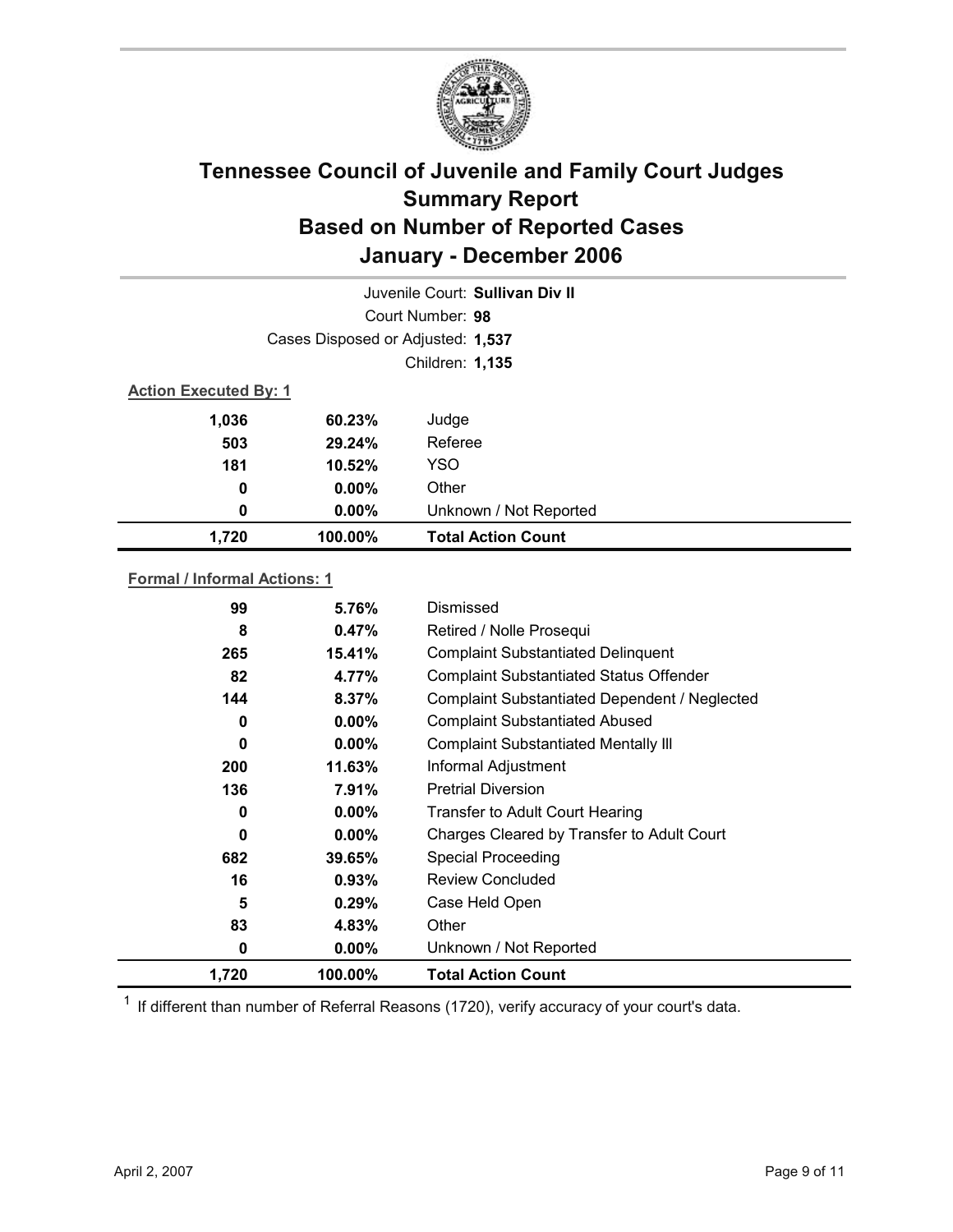

|                       |                                                       | Juvenile Court: Sullivan Div II                      |  |
|-----------------------|-------------------------------------------------------|------------------------------------------------------|--|
|                       |                                                       | Court Number: 98                                     |  |
|                       | Cases Disposed or Adjusted: 1,537                     |                                                      |  |
|                       |                                                       | Children: 1,135                                      |  |
| <b>Case Outcomes:</b> | There can be multiple outcomes for one child or case. |                                                      |  |
| 84                    | 2.92%                                                 | <b>Case Dismissed</b>                                |  |
| 4                     | 0.14%                                                 | Case Retired or Nolle Prosequi                       |  |
| 10                    | 0.35%                                                 | Warned / Counseled                                   |  |
| 36                    | 1.25%                                                 | <b>Held Open For Review</b>                          |  |
| 77                    | 2.68%                                                 | Supervision / Probation to Juvenile Court            |  |
| 2                     | 0.07%                                                 | <b>Probation to Parents</b>                          |  |
| 294                   | 10.22%                                                | Referral to Another Entity for Supervision / Service |  |
| 78                    | 2.71%                                                 | Referred for Mental Health Counseling                |  |
| 95                    | 3.30%                                                 | Referred for Alcohol and Drug Counseling             |  |
| 0                     | $0.00\%$                                              | Referred to Alternative School                       |  |
| 0                     | $0.00\%$                                              | Referred to Private Child Agency                     |  |
| 121                   | 4.21%                                                 | Referred to Defensive Driving School                 |  |
| 0                     | $0.00\%$                                              | Referred to Alcohol Safety School                    |  |
| 0                     | 0.00%                                                 | Referred to Juvenile Court Education-Based Program   |  |
| 46                    | 1.60%                                                 | Driver's License Held Informally                     |  |
| 0                     | $0.00\%$                                              | <b>Voluntary Placement with DMHMR</b>                |  |
| 1                     | 0.03%                                                 | Private Mental Health Placement                      |  |
| 1                     | 0.03%                                                 | <b>Private MR Placement</b>                          |  |
| 21                    | 0.73%                                                 | Placement with City/County Agency/Facility           |  |
| 126                   | 4.38%                                                 | Placement with Relative / Other Individual           |  |
| 54                    | 1.88%                                                 | Fine                                                 |  |
| 71                    | 2.47%                                                 | <b>Public Service</b>                                |  |
| 60                    | 2.09%                                                 | Restitution                                          |  |
| 0                     | $0.00\%$                                              | <b>Runaway Returned</b>                              |  |
| 129                   | 4.48%                                                 | No Contact Order                                     |  |
| 0                     | 0.00%                                                 | Injunction Other than No Contact Order               |  |
| 2                     | 0.07%                                                 | <b>House Arrest</b>                                  |  |
| 0                     | $0.00\%$                                              | <b>Court Defined Curfew</b>                          |  |
| 0                     | 0.00%                                                 | Dismissed from Informal Adjustment                   |  |
| 0                     | 0.00%                                                 | Dismissed from Pretrial Diversion                    |  |
| 6                     | 0.21%                                                 | Released from Probation                              |  |
| 0                     | 0.00%                                                 | <b>Transferred to Adult Court</b>                    |  |
| 0                     | 0.00%                                                 | <b>DMHMR Involuntary Commitment</b>                  |  |